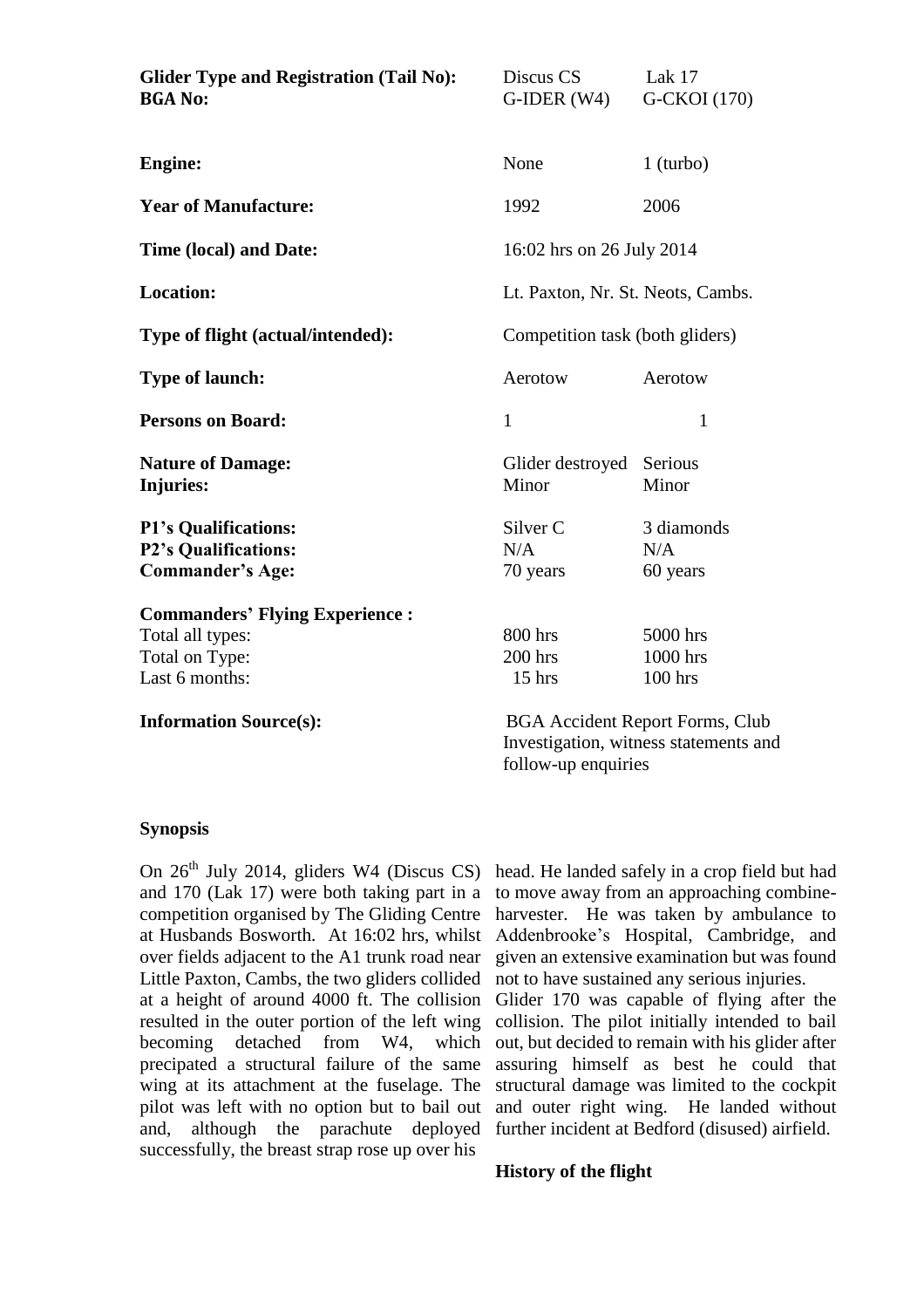Both gliders were flying from the gliding site at Husbands Bosworth were taking part in the HB Challenge Cup (Regional) Competition. The Distance Handicap task set was 178 km with turning points at NPT and OAK. The start line had opened at 15:00 hrs BST, with 170 starting the task at 15:09 hrs, W4 at 15:02 hrs. The following is taken from reports made by each pilot after the accident.

### *Discus CS (W4)*

The pilot had seen another glider flying in the same area as his on several occasions while on the competition task. He thought he saw a glider prior to the accident circling in what seemed to be a poor thermal about half a mile away. He didn't recollect seeing any more of this glider until immediately before the impact, when it appeared from his left side and above, impacting with W4's raised left wing. As it did so, there was a very loud noise and the glider went into a tumbling spin, photo (a). The pilot realised that he had no option but to get out, so operated the normal canopyopening knob and thought that the canopy flew off<sup>1</sup>. He then pulled the seat harness release lever and with no effort he fell from the glider into a tumbling free fall, photo (b)



(a)

 $\overline{a}$ 



(b)

He pulled the parachute 'rip-cord' and, as the canopy deployed with a sharp tug, it pulled the breast strap over his head, photo (c). He was then surprised that he still held the unattached parachute release handle in his right hand so dropped it to pull the breast strap back across his chest. He then took hold of the parachute cords and attempted to manoeuvre the parachute, as there were power lines, a river and trees below him. However, the parachute didn't respond and he landed heavily into standing crop in a field that was being harvested. He saw a combine harvester bearing down upon him and so crawled out of the uncut crop into a cut area, pulling the parachute after him. A farm worker came to his aid at that point.



(c)

The pilot was taken by ambulance to Addenbrooke's Hospital, Cambridge, for an extensive examination. He was kept there

complete transparency can be seen to the left of the glider's tail.

<sup>1</sup> Photo (b) shows that the glider canopy had opened, but that the frame remained attached to the glider. The apparently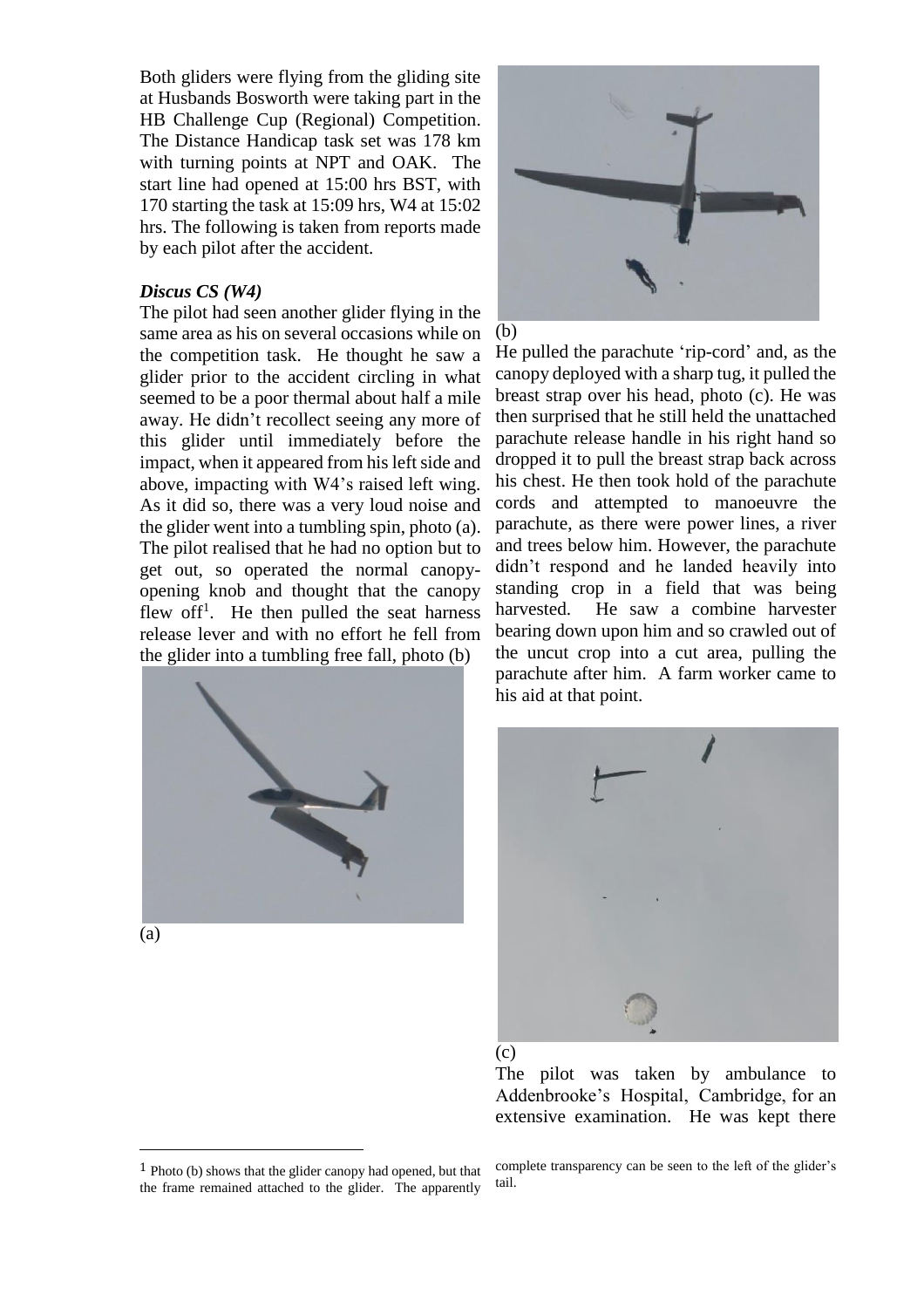overnight for observation and discharged the following morning. He experienced some trauma and was advised he had suffered only minor cuts and grazes.<sup>2</sup>

## *Lak 17 (170)*

The pilot stated that his recollection of what happened before the collision is unreliable. He recalled being in a thermal and circling to the left for a while, and that there were 2 gliders close by, one approximately 1000ft above him and one 2-300ft below, some 500m to the North-East. His rate of climb was tailing off and he was thinking of leaving or trying to find another core. He did not recall whether or not he left the thermaI, but did recall seeing the other glider only a second or so before the impact as it came out of the sun from above. The pilot pushed the stick fully forward and instinctively 'ducked' as part of (d) *Failure region of W4's outer left wing* the other glider went close by his head.

He initially decided to bail out, released his harness and stood up. However, the glider remained controllable and the broken canopy allowed the pilot to quickly inspect the glider's tail, which appeared to be undamaged, so he made the decision to strap himself back in. He flew the glider 10-15km from the point of impact to Bedford disused airfield and landed without further incident.

Neither pilot recollected seeing the other glider until a second or two before the collision.

#### **Meterological conditions**

At the time of the accident the wind was quoted at 5-10 kt/340 deg, visibility 30 km, and 3/8 cloud with a base of 5,500 ft.

#### **Wreckage assessment**

 $\overline{a}$ 

A hard impact had occurred between W4's left outer wing (d) and 170's cockpit (e). This removed the outermost part of the wing, and precipitated a structural failure at its inboard end, and forced the instrument binnacle downwards causing structural damage to the cockpit section. Secondary damage resulted

to the right outer leading edge of 170's wing and the root section of W4's left tailplane, probably from impacts with debris from W4's broken wing. This led to a structural failure of the tailplane but this remained loosely attached until the glider struck the ground.





(e) *Damage to 170's right cockpit edge and instrument binnacle*

The relative attitudes of the gliders at the time support the statement by the pilot of 170 that

but that this did not require treatment, only a check again at the hospital in several weeks time.

<sup>&</sup>lt;sup>2</sup> The following day the same hospital contacted him to advise him that he had a stable fracture of his L1 vertebrae,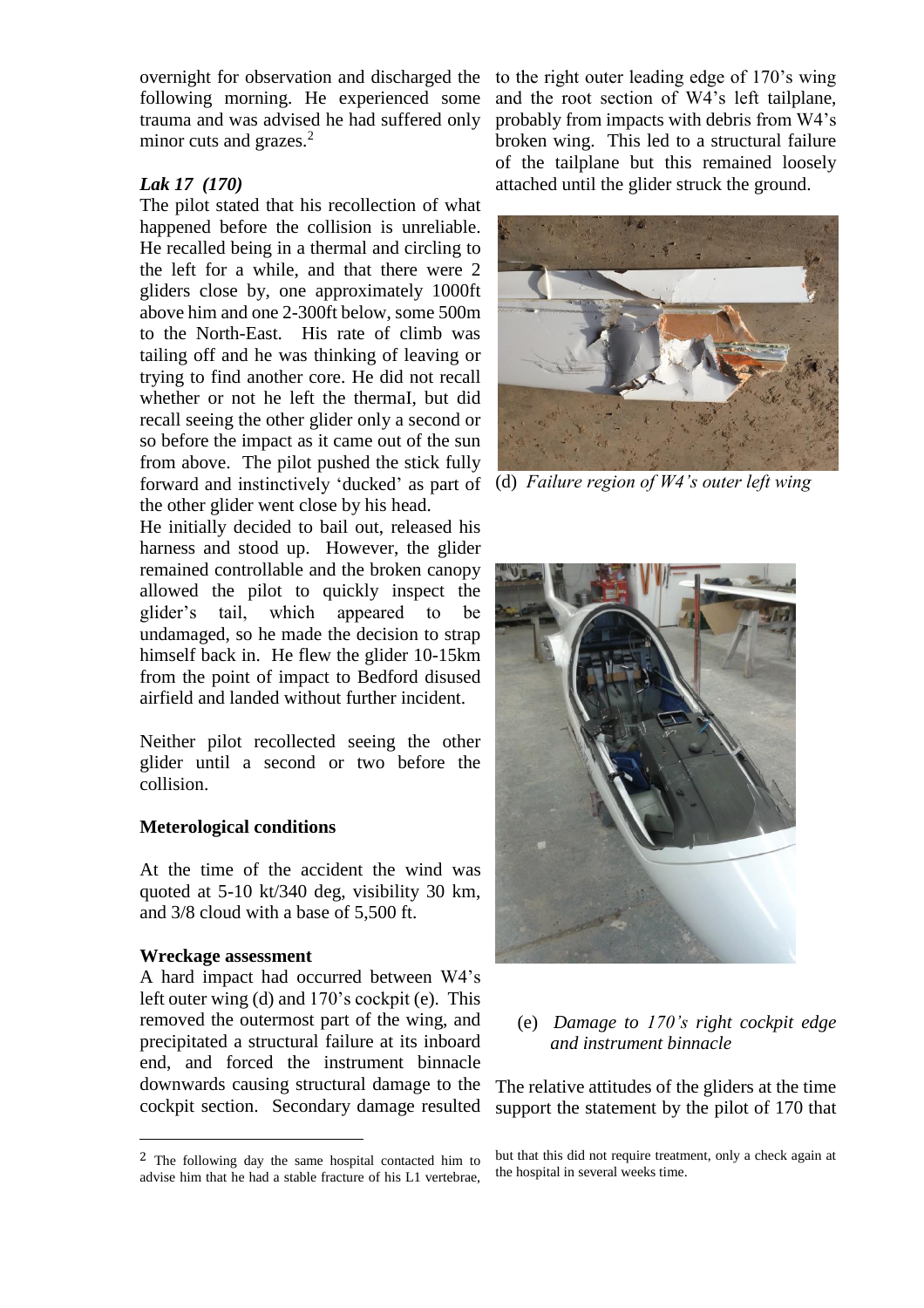his glider had been put into a steep dive, in his attempt to avoid the collision. All damage seen was judged as a result of the collision and, in W4's case, impact with the ground. Neither pilot reported any problems with their flying controls prior to the collision, and this is supported by examination of the wreckages by various parties during recovery/repair.

Both gliders possessed an EASA Certificate of Airworthiness and had Airworthiness Review Certificates, and both pilots were flying within their glider's weight and balance limits. current (h)

### **The collision**

Each glider was equipped with a data logger, which provided good evidence of their flights. Figures (g) and (h) show screen shots from SeeYou of the flight paths of the gliders (W4 red, 170 blue) shortly before the collision, and figure (i) a plan view of their estimated relative positions for the 12 seconds before the collision. As may be seen, the gliders were circling in the same direction (to the right) but initially not about the same vertical axis. As glider 170 approached the same level as W4, it moved closer to W4's orbit. At 6 seconds before the collision, the gliders were about 480ft apart. Glider 170 was moving from right to left in the field of view of W4 so that at 4 seconds it was 20° to the left and at 2 seconds 50° left. At 2 seconds the gliders were approximately 250ft apart. The position of W<sub>4</sub> relative to 170 hardly changed between 12 seconds and 6 seconds. At 4 seconds W4 would have been just behind the right wing tip of 170. At 2 seconds W4 was 70° R viewed from the cockpit of 170.

At 4 seconds from impact both pilots may have tightened their turns slightly (i), possibly in response to the same surge of lift.







Based upon the above, an assessment of the relative visibility of each glider from the opposite cockpit available to the pilots, and their estimate distance apart, is shown in the following table: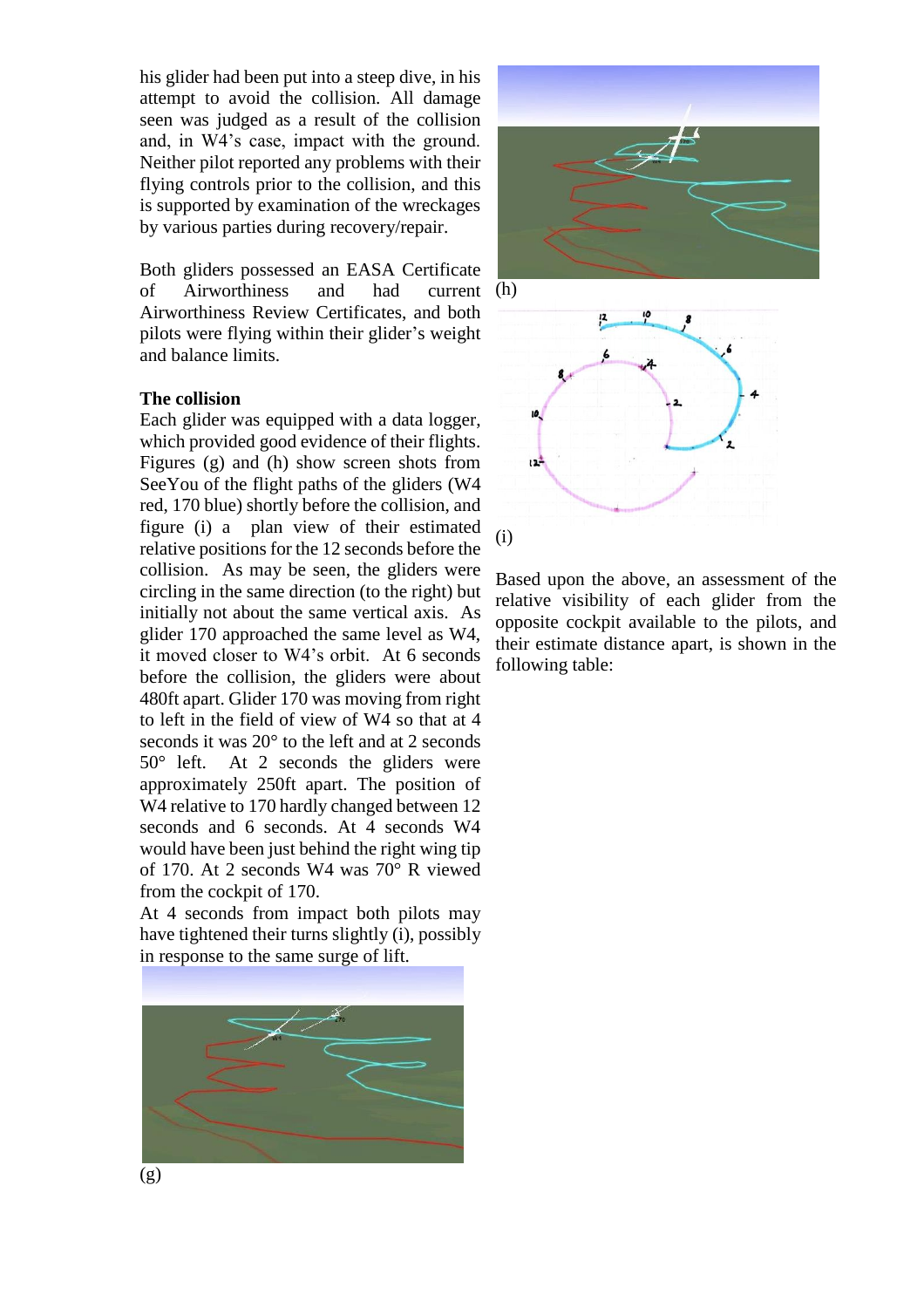| time to impact seconds | 170 from W4    | 170 view from W4 | W4 from 170    | W <sub>4</sub> view from 170 | range ft |
|------------------------|----------------|------------------|----------------|------------------------------|----------|
| 12                     | $45^\circ$ R   | good             | $130^\circ$ R  | difficult                    | 600      |
| 10                     | $30^\circ$ R   | good             | $130^\circ$ R  | difficult                    | 570      |
|                        | $20^{\circ}$ R | good             | $135^\circ$ R  | difficult                    | 510      |
|                        | $7^\circ$ R    | good             | $135^\circ$ R  | difficult                    | 480      |
|                        | $20^{\circ}$ L | good             | $95^\circ R$   | possible                     | 410      |
|                        | $50^{\circ}$ L | good             | $70^{\circ}$ R | moderate                     | 250      |

(i)

#### **Lookout issues**

The prime means of avoiding mid-air collisions in open airspace in VMC is lookout, ie, the see-and-be-seen method, but this cannot be considered a perfect method. When thermalling, situational awareness in addition to a good lookout is vital and, if sight is lost of a glider in close proximity, then serious consideration should be given to leaving the thermal in an appropriate manner. (See the Soaring Protocol below.)

There are limitations in the human visual system that serve to make collision avoidance difficult by visual means alone. The capacity of the human eye to resolve detail is not distributed evenly across the retina. The most central part of the retina is termed the fovea, and is composed only of cones - the light sensitive cells used for day vision. Cones provide high visual acuity, colour vision and contrast discrimination. Although there is good resolving power at the fovea, this ability drops rapidly outside the fovea. Normal visual reflexes adjust the direction of gaze to ensure that the image of an observed object falls on the fovea for optimum resolution. Such vision, sometimes termed 'focal' vision, requires a stable image and the viewer's attention. Away from the fovea, the density of cones reduces, and the density of rod cells increases. Rods are more sensitive to light than cones, and are used for day, night and low intensity vision. Rod vision is monochromatic and of low acuity, giving only outlines or shapes. It is, however, responsive to movement. It does not require the same degree of attention as focal vision, and is important for spatial orientation and 'flow vision', which gives a sense of speed. Rod vision is sometimes referred to as 'peripheral' vision. A distant aircraft will be perceptible to a pilot if it is acquired at or near the fovea, a near one by peripheral vision, especially if there is good relative motion. As

naturally makes a series of jumps, or saccades, with intervening rests. The scene is only interrogated by the brain during the rest periods. A very small object may therefore be 'jumped over' or fall on an area away from the fovea – in either case it will not be detected. Each saccade-rest cycle takes a finite time and a full scan of an area of sky will take several seconds. An object missed early in the scan may approach hazardously close or even collide before that area is scanned again by the pilot. The effectiveness of visual air-to-air acquisition also depends on the contrast of an aircraft with its background. Increased contrast improves visual acquisition but contrast degrades exponentially with visual range. If contrast reduces to approximately 5% the target disappears.

Another of the characteristics of the human eye is potentially more relevant here. The human visual system is particularly attuned to detecting movement, this being accomplished largely using peripheral vision, but is less effective at detecting objects that appear stationary. The outer boundaries of peripheral vision correspond to the boundaries of the visual field as a whole. For a single eye, the extent of the visual field can be defined in terms of four angles, each measured from the fixation point, i.e., the point at which one's gaze is directed. These angles, representing four cardinal directions, are around 60° superior (up),  $60^\circ$  nasal (towards the nose), 70-75° inferior (down), and 100-110° temporal (away from the nose and towards the temple), ie, 130/135° in the vertical sense, and 160/170° in the lateral sense.

However, this field of vision begins to contract after about the age of 35 years. In males, this reduction accelerates markedly after 55 years of age and for males aged 70 years is likely to be less than 130° for a single eye in the lateral sense.

an area of sky is scanned by the pilot, the eye still for very long except, critically perhaps,When flying, the eyes and head are very rarely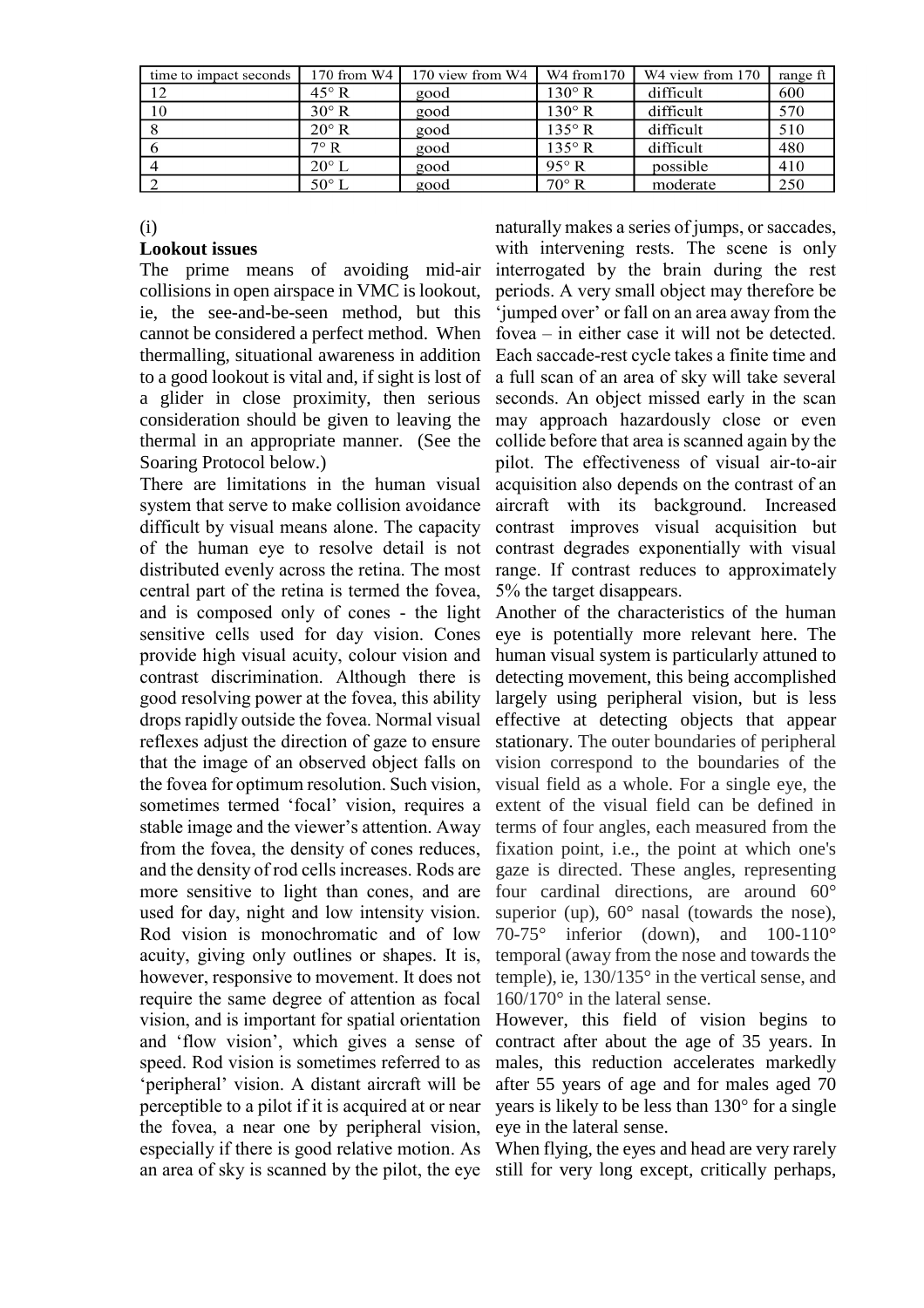when looking at the instrument panel. that none of the pilots were incapacitated or Although head/eye movement will compensate to an extent, in a given situation a reduction in the time for an older pilot to become aware of the presence of another aircraft using peripheral vision will be present, particularly so if there is little or no apparent relative motion.

An additional factor which could influence the time taken to recognise a collision threat is the time taken for the eye to 'accommodate'.

Accommodation is the process of focussing on an object. Whereas a camera is focussed by moving the lens, the eye is brought into focus by muscle movements which change the shape of the lens. A young person will (typically) require about one second to accommodate to a stimulus, however, the *frequent audio warnings throughout the 5*  speed and degree of accommodation decreases with age. probably takes several seconds to accommodate to a distant object. Shifting the focus of the eyes, like all muscular processes, is also affected by fatigue.

### **Flarm**

Flarm is a useful aid to lookout, when used appropriately, and one of its features is to alert the pilot to potential collisions, but only if both gliders in a potential conflict situation are equipped with serviceable systems. Glider 170 was so equipped, W4 was not. Therefore, there was no possibility of either pilot detecting the close proximity of the other glider by electronic means. This raises the possibility that where only a proportion of gliders in relative close proximity are equipped, the attention of the pilot of a Flarm equipped glider may be divided between observing the Flarm output following an audio warning and subsequently searching for the identified target, and general visual lookout. Therefore it is particularly important when in proximity to other gliders that the best possible lookout is maintained, with 'head down' time reduced to an absolute minimum. *Previous mid-air collision*

In 2014, four glider-on-glider mid-air collisions occurred. All the pilots involved survived by either parachuting or landing the damaged gliders. However, there was a high degree of luck associated in these events in

killed in the collision itself. The pilot of 170 was, literally, within inches of being hit in the chest/head by W4's wing.

On 14 May, one of these collisions occurred between an Arcus and a Discus B close to the gliding site at Gransden Lodge airfield. Both gliders had launched from this site with the intention of carrying out recreational flights in the local area. The report relating to this accident identified the following:

*The gliders sharing the thermal were clearly operating in accordance with published guidelines in that they maintained safe relatively static positions relative to each other. The Flarm units on both aircraft gave minutes before impact. However, during the final minute before impact, the warnings ceased (for unknown reasons) and this may have led to an assumption that one of the gliders had departed the thermal. Obscuration of the Flarm signal by the airframe did not appear to be a factor but could not be totally discounted.* 

> This report made the following Safety Recommendation

# *SAFETY RECOMMENDATION BGA 2014/XX*

*That the BGA examine a mechanism for a check of understanding of soaring procedures during biannual pilot competency checks.* 

## **Discussion**

Effective lookout and awareness of any other glider(s) in close proximity is paramount. Although this may be supported by the appropriate use of electronic means, such as Flarm, their non-universal use (and possibly their reliability) means that it is unwise to use them as a prime means of collision avoidance over good visual lookout. However, in the collision scenario between 170/W4, had both gliders had Flarm installed, then an appropriate warning could have alerted the pilots to each other's close proximity, possibly in time to avoid the collision.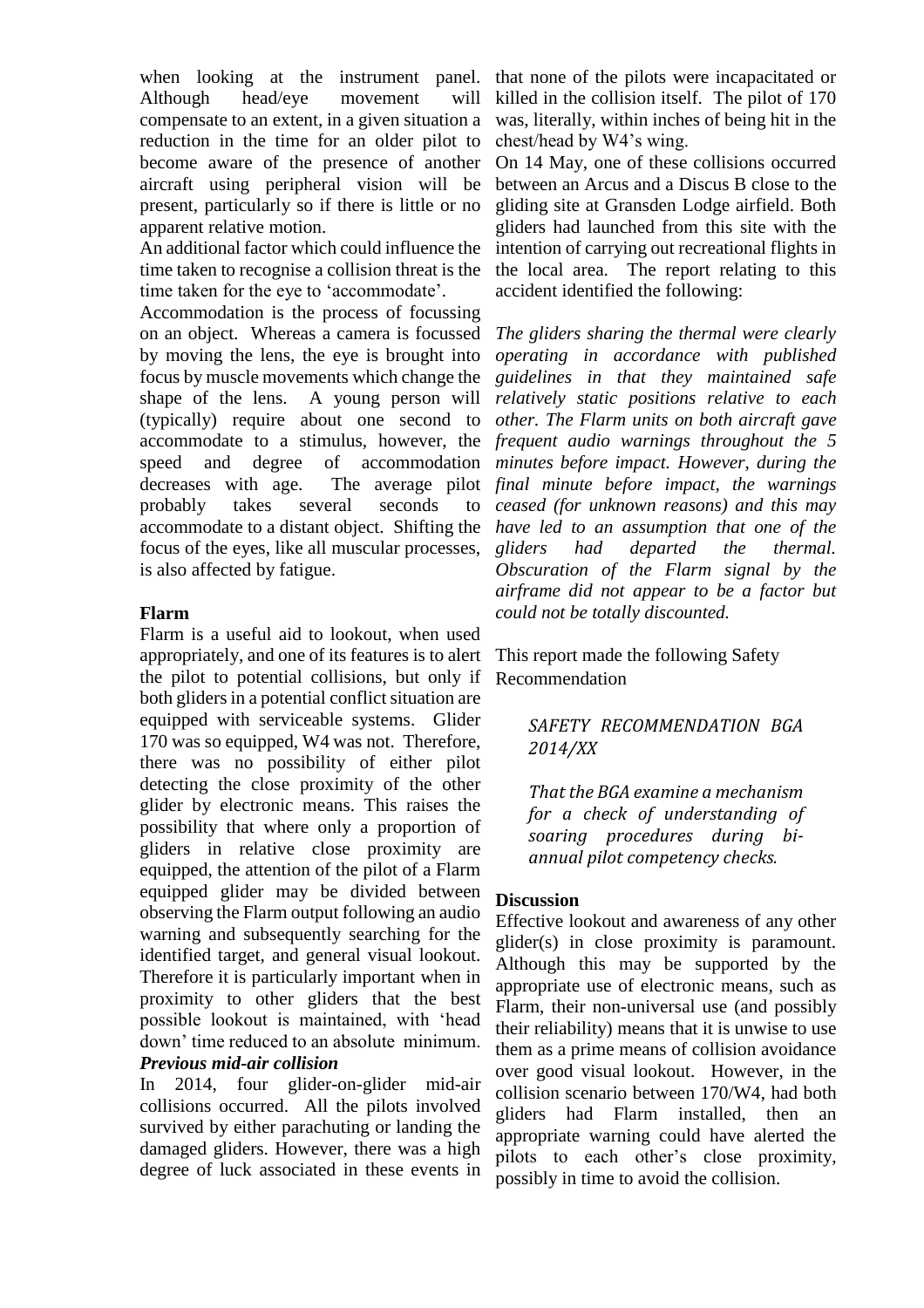It is generally accepted that however good a pilot's lookout may be, with or without the support of electronic means, it cannot be considered to be 100% effective in removing the risk of a mid-air collision. Limitations of the human visual system and when looking towards the sun are two of various factors which can degrade optimal lookout.

The wearing by of parachutes by glider pilots is an acknowledgement of these factors and that a risk of collision exists, particularly when thermal soaring, and they are worn largely to mitigate this risk. As demonstrated by this and other recent mid-air collisions, their successful deployment has saved several lives in 2014 alone. Being aware of how to best exit a damaged glider before such an event, and regular servicing of parachutes, must be considered prudent.

Following a collision where the glider apparently remains controllable, a difficult decision has to be made by the pilot of whether to remain or to leave the glider, assuming the collision occurs at a height to give sufficient time to bale out and for the parachute to deploy. Remaining with an apparently controllable, but damaged, glider brings its own risks, as it is almost impossible to fully assess its airworthiness following a serious collision, even if a handling check is carried out. At least one previous collision resulted in a fatality where the pilot elected to land the glider, but where structural integrity was lost at a height too low to use the parachute. A damaged glider structure may deteriorate before landing under normal aerodynamic loading from, for example, gusts/turbulence, use of the flight controls, deployment of flaps, landing gear and airbrakes.

## *BGA advice on thermalling*

Uniquely in aviation, glider pilots fly in close *Leaving a thermal* proximity to other gliders without the benefit of a pre-flight briefing. The nature of the sport dictates that gliders congregate in areas of rising air enabling them to climb and then use the height gained to proceed to other areas of

lift. After a fatal mid-air collision in the early 1990s all of the interested parties governing gliding in the United Kingdom met to formulate a protocol for safe flying in thermals to improve understanding and minimise risk in this facet of the sport. This Soaring Protocol (below) generated by the meeting has survived un-amended since its inception:

### *BGA THERMAL SOARING PROTOCOL Joining a thermal*

- *Gliders established in a thermal have right of way*
- *All pilots shall circle in the same direction as any gliders already*
- *If there are gliders thermalling in opposite directions, the joining glider shall turn in the same direction as the nearest glider (least vertical separation)*
- *The entry to the turn should be planned so as to keep continual visual contact with all other aircraft at or near the planned entry height*
- *The entry should be flown at a tangent to the circle so that no aircraft already turning will be required to manoeuvre in order to avoid the joining aircraft*

### *Sharing a thermal*

- *Pilots should adhere to the principle of see and be seen*
- *When at a similar level, never turn inside, point at, or ahead of another aircraft unless you intend to overtake and can guarantee safe separation*
- *Leave the thermal if, in your judgement, you cannot guarantee adequate separation*
- *Look out for other aircraft joining or converging in height*

- *Look outside the turn and behind before straightening*
- *Do not manoeuvre sharply unless clear of all other aircraft*